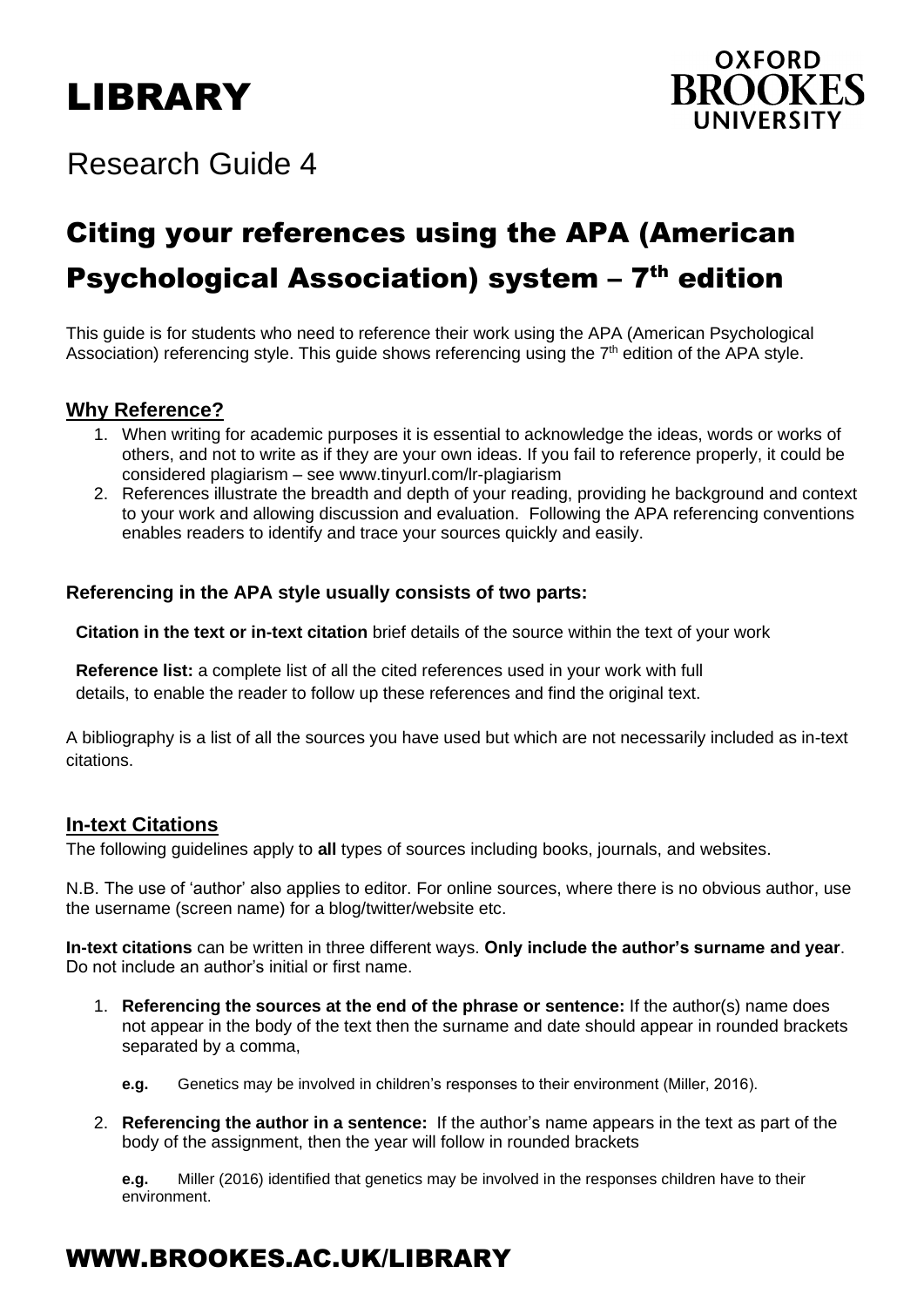## 3. **A direct quote**

**e.g.** "Genetics research also adds to our understanding, in each theory, of individual differences in children's responses to events and environments." (Miller, 2016, p. 265)

Only if you are making a **direct quotation**, do you include the page numbers in the format p. xxx. Multiple pages should be in the format pp. 111-112. For online sources where there are no page numbers, use the paragraph number instead.

**e.g**. "Studying is something that few of us are directly taught" (Hills, 2017, para. 3).

## **In text citation layout for single and multiple authors**

| <b>No. of Authors</b>                | <b>In-text citation</b>                                                                                                                           |
|--------------------------------------|---------------------------------------------------------------------------------------------------------------------------------------------------|
| One author or creator                | Author Surname (Year)<br>eg Miller (2016)<br>or (Author Surname, Year)<br>eg (Miller, 2016)                                                       |
| Two authors or creators              | Author Surname and Author Surname (Year)<br>eg Walker and Allen (2004)<br>or (Author Surname & Author Surname, Year)<br>eg (Walker & Allen, 2004) |
| Three or more authors or<br>creators | First Author Surname et al. (Year)<br>eg Bradley et al. (2006)<br>or (First Author Surname et al., Year)<br>eg (Bradley et al., 2006)             |

#### **Citing two or more sources at the same time**

Place the citations in alphabetical order, separating them with semicolons.

- **e.g.** (Jones & Bartlett, 2005; Miller, 1999)
- **e.g.** (Adams et al., 2019; Shumway & Shulman, 2015; Westinghouse, 2017)

If multiple sources are cited within the narrative of a sentence, they can appear in any order.  **e.g**. Suliman (2018), Gutiérrez (2012, 2017), and Medina and Reyes (2019) examined . . .

# **Same Author – Different Publication Dates**

When citing papers by the same author(s) from different years, list them in date order, earliest first.

- **e.g.** (Eysenck, 1984; 1994)
- Or **e.g.** Eysenck (1984; 1994)

## **Same Author – Same Date**

Publications with the same author/editor and the same publication date should be given an alphabetical letter after the date to distinguish between the publications. (This must be reflected in the reference list as well.)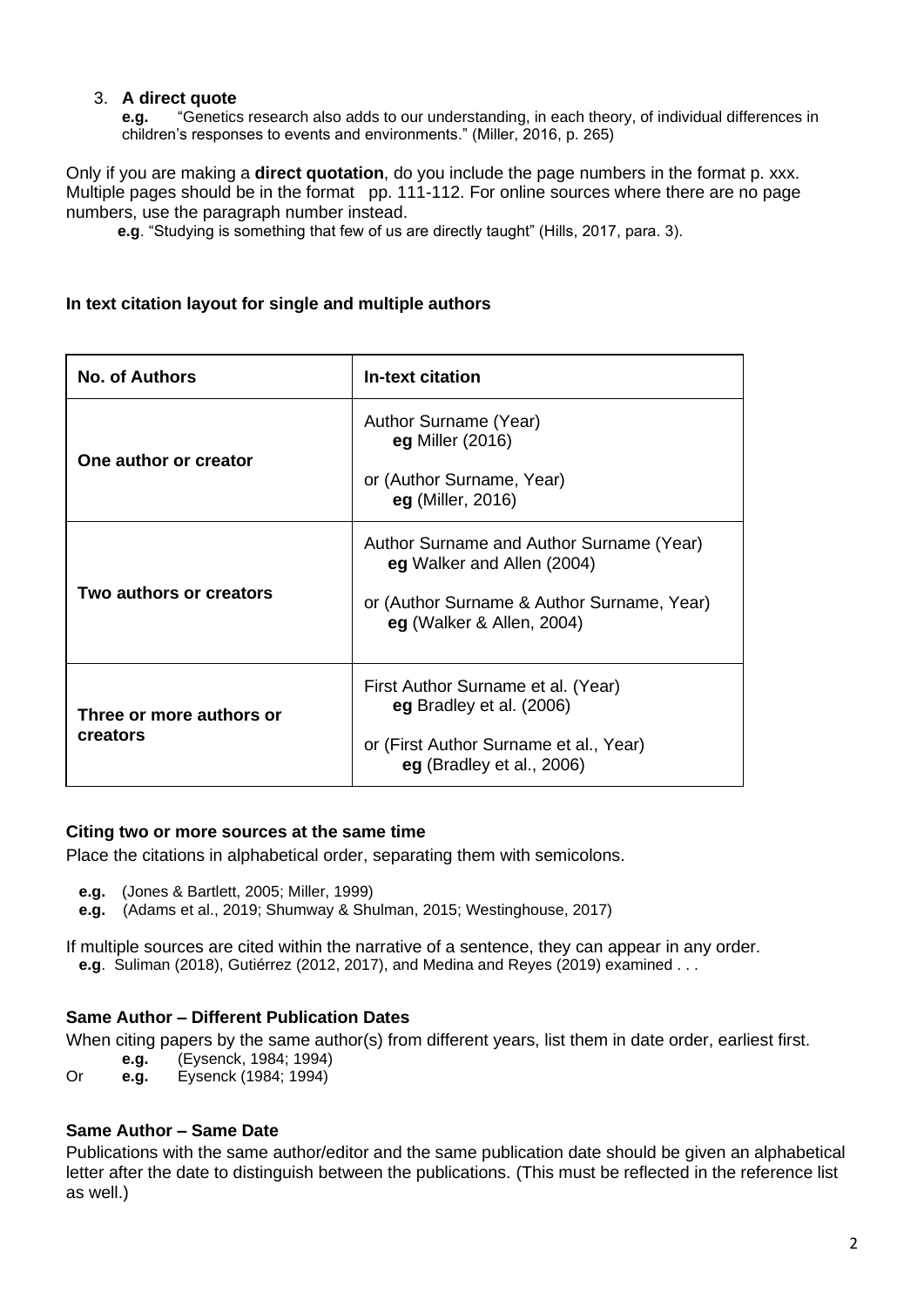- **e.g.** (Eysenck, 1994a; 1994b)
- Or **e.g.** Eysenck (1994a; 1994b)

# **Different Author – Same Surname**

Authors with the same surname should be differentiated by their first initial.

- **e.g.** (L. Houseten, 1998; S. Houseten, 2006)
- Or **e.g.** L. Houseten (1998) and S. Houseten (2006)

## **No identifiable Author or Anonymous Author**

a) For articles, chapters or a webpage use the first few words (usually the title) with speech marks around it and put a comma before the end of the second speech mark. Then add the date of publication.

**e.g.** On memory ("Study Finds," 2014)

- b) For journals, books, brochures or reports, refer to the title in italics **e.g.** On cognitive development (*Journal of Memory*, 2016)
- c) Only use the term Anonymous as the author/editor if this is actually written on the publication.

# **No date**

If there is no visible date on the source, use the abbreviation n.d.

- **e.g.** (Miller, n.d.)
- Or **e.g.** Miller (n.d.)

# **Organisations as Authors**

An author can be an organisation or Government Department (also known as a 'corporate author'). Use the name of the organisation, followed by a comma and the date of the publication.

 **e.g.** There are defined rules for interpreting the validity of test scores (Department of Health, 2010). **Or e.g.** The Department of Health (2010) defined the rules for interpreting the validity of test scores.

**N.B.** If the author has a commonly known **acronym** e.g. APA for American Psychological Association, then **write it out in full in the first in-text citation**, and then use the abbreviation for subsequent in-text citations. If it doesn't e.g. University of Manchester, then use the full organisation name in each citation. When writing your Reference List, use the full organisation name in all cases.

## **Citing Secondary Sources**

The term 'secondary source' describes information that you have not seen, but which is written or mentioned in a source you have seen. It is always best to find the direct source of the information from the original source. If this is not possible, include the words 'as cited in' and the author's name and publication date in your reference.

 **e.g.** There is a biological tendency to think irrationally according to (Ellis,1987 as cited in Gross, 2010).

Only the secondary source e.g. Gross (2010) should be included in the Reference List, not the original source.

If the author has directly quoted from an original piece of work, then you would use 'as quoted in'

 **e.g.** (Ellis, 1989 as quoted in Gross, 2010, p. 269).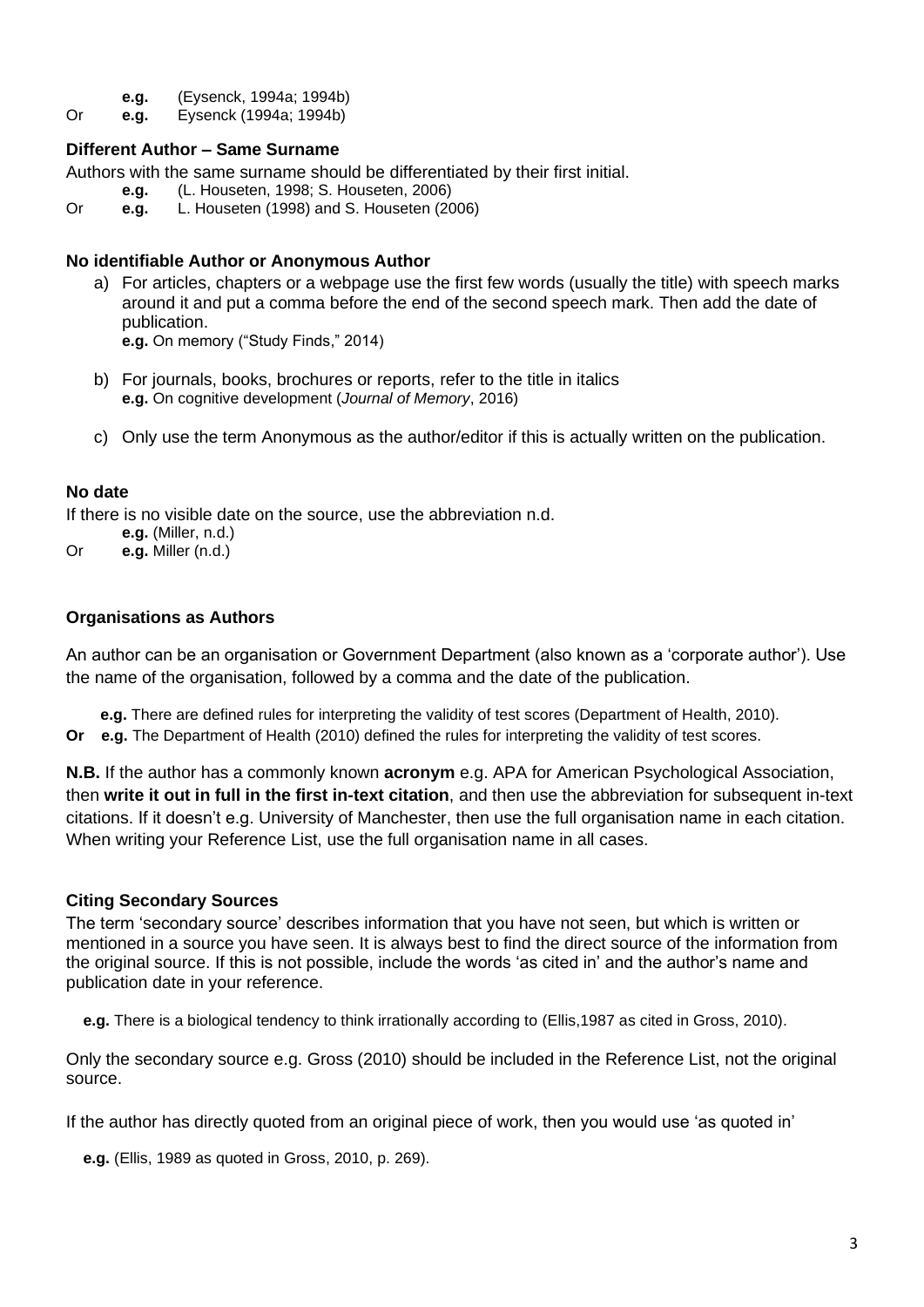# **Reference List**

A full list of all the sources you have you have cited in your assignment is called a **Reference List**. A reference list entry generally has four elements: the author, date, title, and source.

When writing your Reference List there are some important points to note:

- Your list should be in **alphabetical order**, by the surname of the first author of the source.
- When listing works by the same author, put the **earliest publication** first on the list.
- Only use the **initials** of each author/editor, not their full first name.
- Use **full official names for organisations in your reference list** and not abbreviations e.g. American Psychological Association not APA.
- **Electronic sources** do not need to have Retrieved Date

# **Journals**

- **If there are 2 to 20 authors,** include all authors' names and use an ampersand (&) before the final author's name.
- **If there are 21 or more authors**, include the first 19 authors' names, insert an ellipsis (but no ampersand) and add the final author's name. An ellipsis is a set of three dots.

# **Journal articles with a doi (online)**

Author surname, initial. (Year). Title of article. *Title of journal*, Volume(Number), Page range doi: doi address

 **e.g.** Rebitschek, F. G., Krems, J. F., & Jahn, G. (2016) The diversity effect in diagnostic reasoning. *Memory & Cognition, 44*(5), 789-805. https://doi:10.3758/s13421-016-0592-0

# **Journal article with no DOI**

- If there is no DOI but it does have a URL that will work for readers (e.g., it is from an online journal that is not part of a database), include the URL of the article at the end of the reference.
- If the article is from an academic research database, end the reference after the page range. The reference in this case is the same as for a print journal article.

# **Journal (print)**

Author surname, initial. (Year). Title of article. *Title of journal*, Volume(Number), Page range.

 **e.g.** Meeks, J. T., Pitães, M., & Brewer, G. A. (2015). The compensatory role of implementation intentions for young adults with low working memory capacity. *Applied Cognitive Psychology, 29*(5)*,* 691-701.

# **Books**

- **If there are 2 to 20 authors**, include all authors' names and use an ampersand before the final author's name.
- **If there are 21 or more authors**, include the first 19 authors' names, insert an ellipsis (but no ampersand) and add the final author's name. An ellipsis is a set of three dots.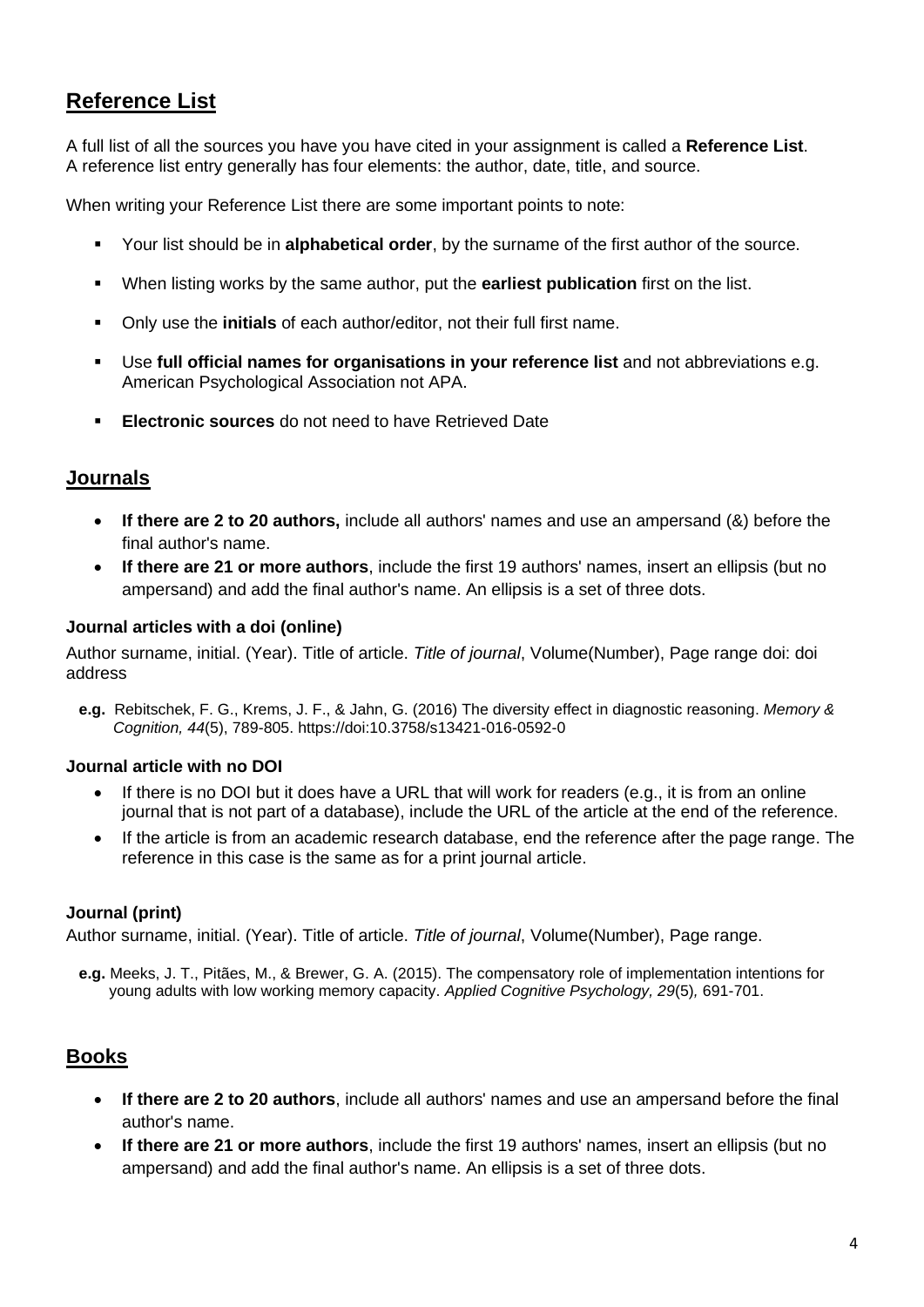#### **Book with an author**

Author Surname, Initial(s). (Year). *Title in italics* (edition number if not first.). Publisher.

 **e.g.** Schwartz, B. M., Landrum, R. E., & Gurung, R. A. R. (2017). *An easyguide to APA style* (3rd ed.). Sage.

#### **Book with an editor**

Instead of the author, give the editor's name followed by (Ed.). or (Eds.).

 **e.g.** Hill, A. (Ed.). (2016). *The psychology of perfectionism in sport, dance and exercise.* Routledge.

#### **Ebook with a doi**

Author Surname, Initial(s).. (Year). *Title in italics* (edition number if not first.). Publisher. doi

 **e.g.** Jackson, L. M. (2019). *The psychology of prejudice: From attitudes to social action* (2nd ed.). American Psychological Association. https://doi.org/10.1037/0000168-000

**Ebook without a doi** (e.g. from an academic research database or ebook platform) Author Surname, Initial(s). (Year). *Title of work* (Edition if not first). Publisher.

e.g. Stainton Rogers, W. (2011). *Social psychology*. McGraw Hill Open University Press.

#### **Notes**

- The platform (e.g. Ebook Central) or device (e.g. Kindle) that you access the ebook from is not included in the reference
- For an ebook without a doi you do not include the database information that you retrieved the book from.

#### **Book chapter**

Author of chapter Surname, Initial(s). (Year). Title of chapter. In Editor of book Initial(s). Editor of book Surname (Ed(s).), *Title of book* (Edition if not first., Page numbers). Publisher.

 **e.g.** Schleifer, R. (2016). Psychological operations in warfare. In N. Maheshwari & V. V. Kumar (Eds.), *Military psychology: concepts, trends and interventions* (pp. 149-164). Sage.

If the book is not the first edition – the edition details go within the page numbers parenthesis.

 **e.g.** Willig, C. (2008). Discourse Analysis. In J. A. Smith (Ed.), *Qualitative psychology: a practical guide to* research methods (2<sup>nd</sup> ed., pp. 160-185). Sage.

For a chapter in an ebook:

 **e.g.** Schleifer, R. (2016). Psychological operations in warfare. In N. Maheshwari & V. V. Kumar (Eds.), *Military psychology: concepts, trends and interventions* (pp. 149-164). Sage.

#### **Test Manual**

This should be referenced in the same style as a book, or an ebook if you use the online source. Where the same organisation is listed as the author and the publisher, omit the publisher's name.

- **e.g.** American Psychiatric Association. (2013). *Diagnostic and statistical manual of mental disorders* (5th ed.).
- e.g. Barnett, A., Henderson, S., Scheib, B., & Schulz, J. (2010). *Detailed Assessment of Speed of Handwriting 17+*. Harcourt Assessment.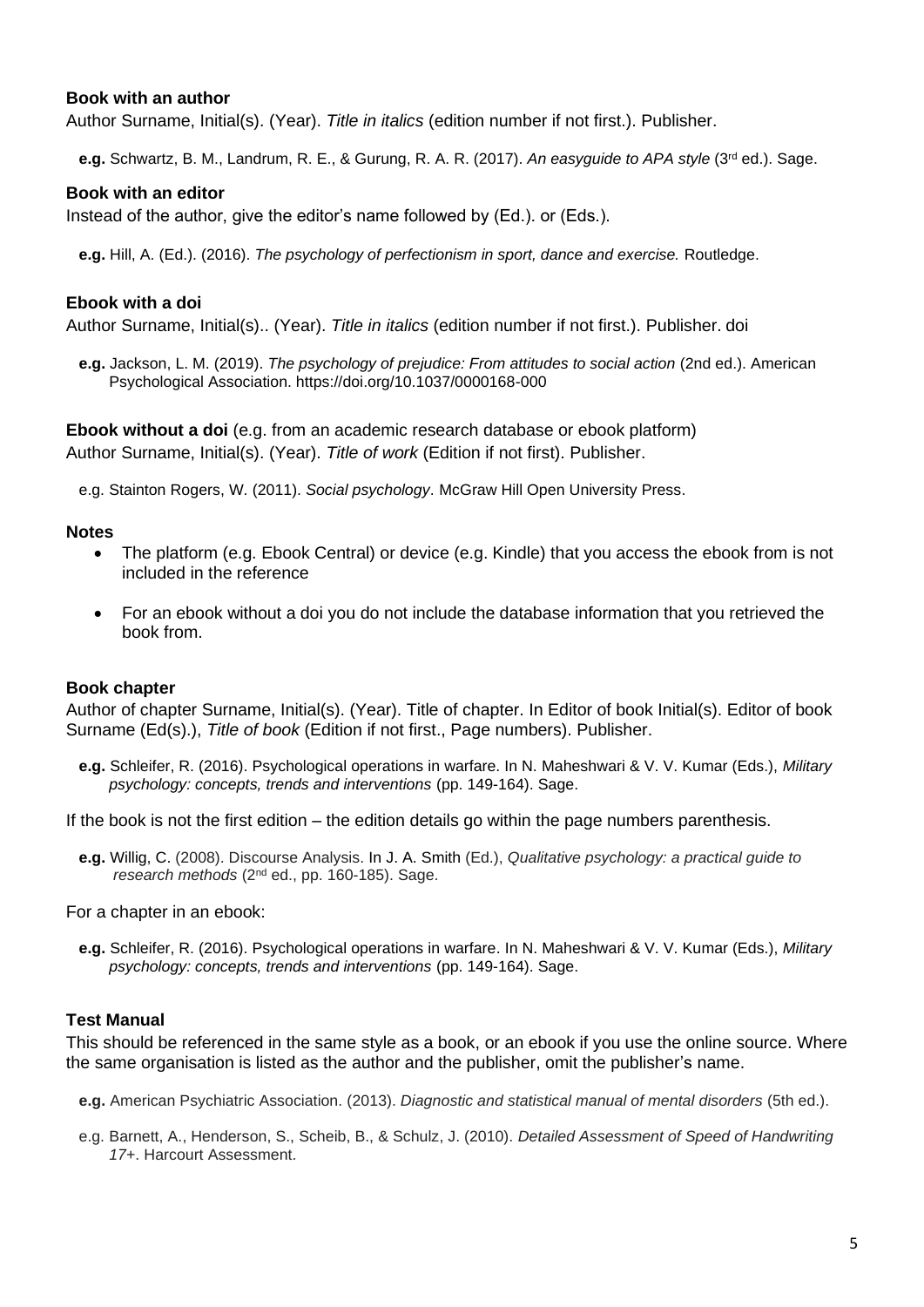# **Webpages**

- **Use the webpages** and websites category if there is no other category that fits and the work has no overarching publication (e.g. journal, conference proceedings other than the website itself).
- **Provide as specific a date as possible**, e.g. Year, Month day or Year, Month, or Year if you can only find the year.
- **If there is no author**, provide the title, date, site name, URL.
- **If the author and the site name are the same**, omit the site name from the reference. See example below, Webpage with organisation as Author.

# **Webpage on a website with an individual author**

Author Surname, Initials. (Date Year, Month day). *Title of work (in italics)*. Site name. URL

#### **e.g.**

McLeaod, S. (2020). *Cognitive psychology.* Simply Psychology. http://www.simplypsychology.org/cognitive.html

## **Webpage with organisation as Author**

Name of organisation. (Date Year, Month day). *Title of webpage*. Site name (if not the same as the Name of organisation). URL

**e.g.** World Health Organization. (2020 December 1). *Disability and Health.* https://www.who.int/news-room/factsheets/detail/disability-and-health

## **Webpage on a news website**

Author Surname, Initials. (Date Year, Month day). *Title of work*. Site name. URL

Ghosh, P. (2021, March 24). *Machine finds tantalising hints of new physics*. BBC News. https://www.bbc.co.uk/news/science-environment-56491033

# **Newspaper article**

## **Online Newspapers**

Author Surname, Initial(s). (Full date of publication). Title of Article. *Title of newspaper*. URL

 **e.g.** Chambers, C. (2014, January 24). The changing face of psychology. *The Guardian* http://www.theguardian.com/science/head-quarters/2014/jan/24/the-changing-face-of-psychology

## **Print Newspapers or Newspapers available via a database**

- **For a newspaper article obtained from a database** such as Nexis, it is not necessary to include the database or URL in the reference.
- **Separate discontinuous page numbers** with a comma. e.g. pp. 1-2, 4, 9-10.

Author Surname, Initial(s). (Full date of publication). Title of article. *Title of newspaper.* pp. 1-2, 4.

 **e.g.** Marlowe, S. (2015, August 22). Veterans with combat stress find solace in Shakespearean verse; acting is therapy for former soldiers suffering from trauma. *The Times.* pp. 81.

No author? Start with the title, followed by the date, then the source.

 **e.g.** A million veterans 'suffer mental health problems'. (2012, September 22). *The Daily Telegraph.* pp. 8.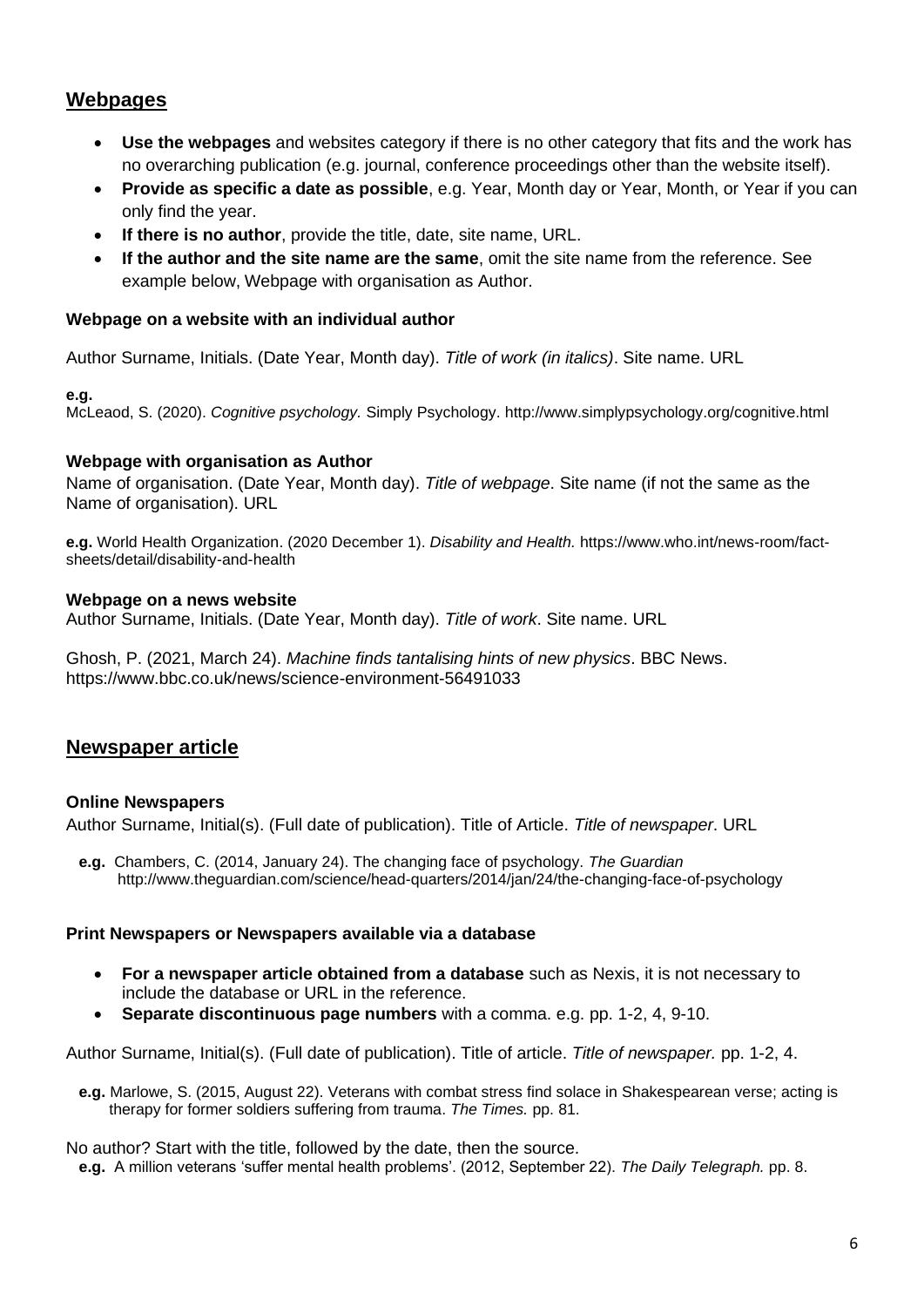# **Other online Media**

# **Blog posts**

Author Surname, Initial(s). (Year, Month day). Title of blog post. *Name of blog*. URL

Adams, A. (2020, October 27). Navigating the not-so-hidden treasures of the APA Style website. *APA Style Blog*. https://apastyle.apa.org/blog/navigating-the-apa-style-website

The author of a blog may use a screen name, if so, use the screen name in place of author.

# **Facebook Post**

Author Surname, Initial(s). (Year, Month day). *Title of item* [Item type]. Site name. URL

**e.g.** News From Science. (2019, June 21). *Are you a fan of astronomy? Enjoy reading about what scientists have discovered in our solar system—and beyond?* [Status update]. Facebook. https://www.facebook.com/ScienceNOW/photos/a.117532185107/10156268057260108/?type=3&theater

## **Facebook page**

Author surname, initial(s). (n.d.). *Tab name* [Item type]. Site name. Retrieved date from URL

e.g. Community of Multiculturalism. (n.d.). *Home* [Facebook page]. Facebook. Retrieved October 14, 2020, from https://www.facebook.com/communityofmulticulturalism/

#### **Twitter Tweet**

Author surname, Initial(s). [Screen name]. (Year, Month day). *Title of item* [Tweet]. Site name. URL

 **e.g.** Holliday, B. [BenHolliday]. (2015, July 23). Lots of mentions of nudge theory/gov behaviour insights [Tweet]. Twitter.<https://twitter.com/benholliday/status/624119485990105088>

#### **Twitter moment**

Author surname, Initial(s). [Screen name]. (Year, Month day). *Title of moment* [Moment]. Site name. Retrieved date from URL

 e.g. APA Style [@APA\_Style]. (2019, December 17). *What's new in the #7thEdition of #APAStyle* [Moment]. Twitter. Retrieved January 19, 2020, from https://twitter.com/i/moments/1181218317408837633

#### **Twitter profile**

Author surname, Initial(s). [Screen name]. (n.d.). *Tab name* [Item type]. Site name. Retrieved date from URL

 e.g. APA Style [@APA\_Style]. (n.d.). Tweets [Twitter profile]. Twitter. Retrieved January 15, 2020, from https://twitter.com/APA\_Style

#### **Instagram video**

Author surname, initial(s) [Screen name]. (Year, Month day). Title of post [Item type]. Instagram. URL

e.g. APA Public Interest Directorate [@apapubint]. (2019, June 14). Male depression is serious, but many men try to ignore it or refuse treatment. Different men have different symptoms, but [Video]. Instagram. https://www.instagram.com/p/BysOgenB1v7/?utm\_source=ig\_web\_copy\_link

#### **Instagram photo**

Author surname, Initial(s) [Screen name]. (Year, Month day). Title of post [Item type]. Instagram. URL